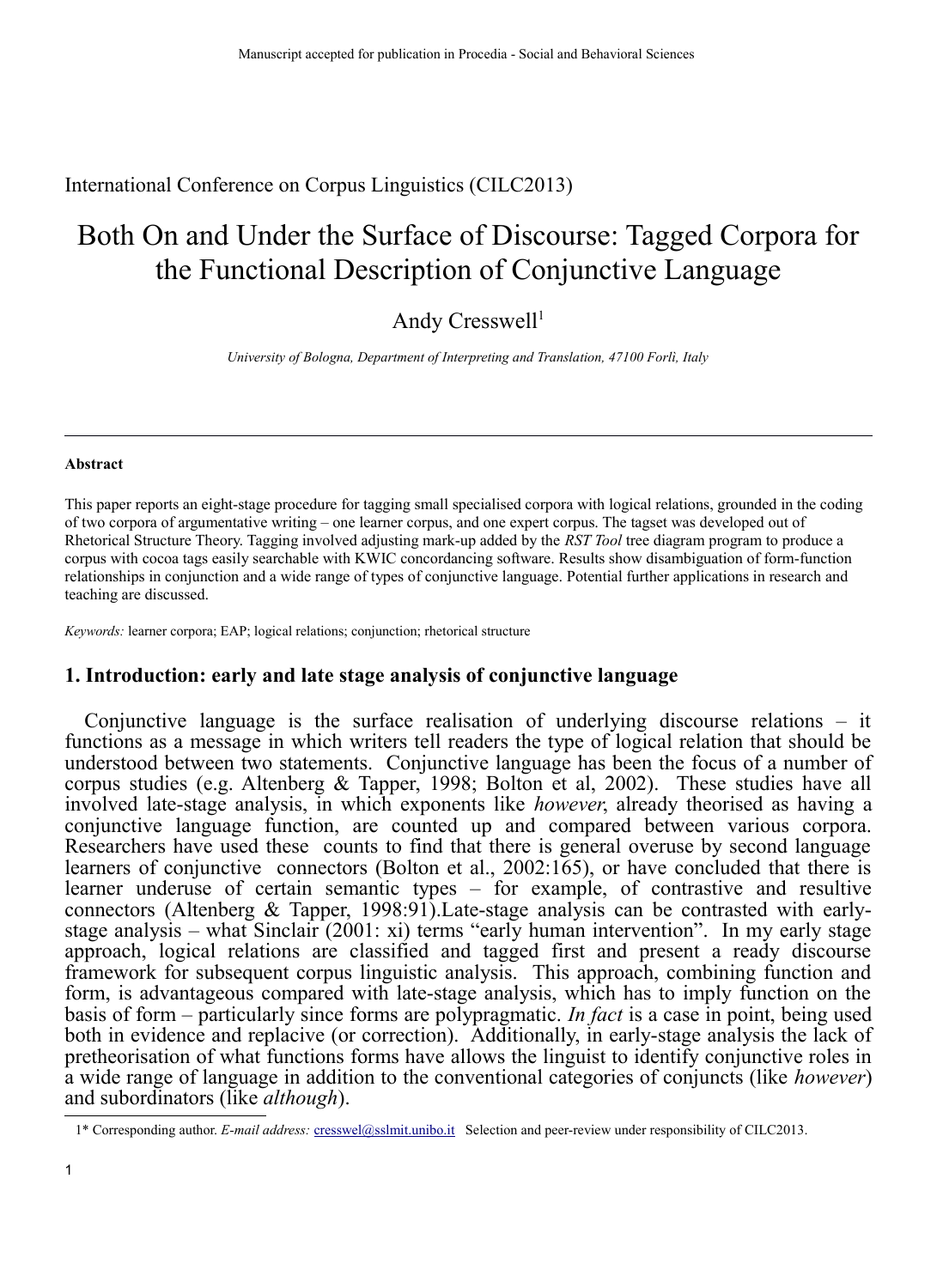### **2. Research aims and framework**

My research aims were to use logical relation tagging to separate out the functions of polypragmatic forms, to reveal the full range of language used for conjunctive purposes, and to examine expert-learner differences. In the absence of corpora already tagged for logical relations, I constructed two small, specialised corpora (as theorised by Flowerdew, 2004) and tagged them for logical relations myself. One corpus was CRANE (corpus of non-empirical research articles), and the other was ALCASE (advanced learner corpus of argumentative student essays). Both contained 65000 words and shared the source-based argumentative discourse type.

Because logical relations are discourse phenomena, I sought a discourse oriented framework for coding the data, in terms both of pragmatic theory and of research processes. In terms of theory, the right framework was provided by Rhetorical Structure Theory, or RST (Taboada & Mann, 2006a). RST accounts for how texts serve authors' purposes, provides rigorous pragmatic definitions (see example in Appendix A), and potentially covers all logical relations in texts (Mann et al., 1992:41). In terms of research processes, coding was carried out by constructing tree diagrams, which enabled the researcher to visualise the relations analysed. Moving from raw texts through tree diagrams to texts with logical relation tags involved eight processes. These are described in the next section.

#### **3. The 8 part tagging procedure**

Although the eight processes of the tagging procedure are described as eight numbered steps, it should be understood that the sequence is chronological only in an approximate sense. Because of the integral role that was played by evaluation in the tagging procedure, the shift by the researchers from one process to another was recursive, and thus not necessarily in strict numerical order. It is also worth noting that processes 1 to 7 are essentially text by text, while procedure 8 involves processing the whole corpus.

#### *3.1 Insert raw texts in a tree diagram program*

The program selected to code CRANE and ALCASE was *the RST Tool* (O' Donnell, 2000), version 3.45. This program permits the importation of corpora in the form of text files, as well as of metafiles containing lists of relation names. *The RST Tool* converts the imported text files into XML files, in which tree diagram structures and tags showing logical relations are coded as attributes. The XML format of *the RST Tool* permits visualisation of the coherence structure of an entire text. This means that logical relations can be perceived even when connecting two relatively distant text parts. Use of tree diagrams arguably has the advantage of reducing subjectivity in the tagging process – because the trees provide a visual reference of text structure, data coders do not have to rely entirely on memory when tracing and naming logical relations. In this way coding decisions gain in reliability because they are based on observation - that is, the observed relation of any text span with any other text span, or with the whole text.

#### *3.2 Divide texts into discourse units*

Most conjunctive language refers to relations between units at clause level and above, so the clause was chosen as the basic discourse unit. This was also convenient, since the RST Tool segments texts on the basis of punctuation, which usually coincides with clause boundaries. Since the research aims included identifying all possible conjunctive language, some exceptions were made, to include relations like exemplification which often involve noun phrases. The exceptions were listed in protocols (consultable on line at [http://amsacta.unibo.it/3654/\)](http://amsacta.unibo.it/3654/).

#### *3.3 Train analysts*

I and another analyst used a basic set of RST relation definitions, largely drawn from *the RST website* (Mann & Taboada 2005, 2012), to independently code texts corresponding to approximately the first 5% of words of both corpora as tree diagrams. We then compared and reached agreement. This enabled us to develop a shared understanding of RST technicalities like nuclearity, parataxis,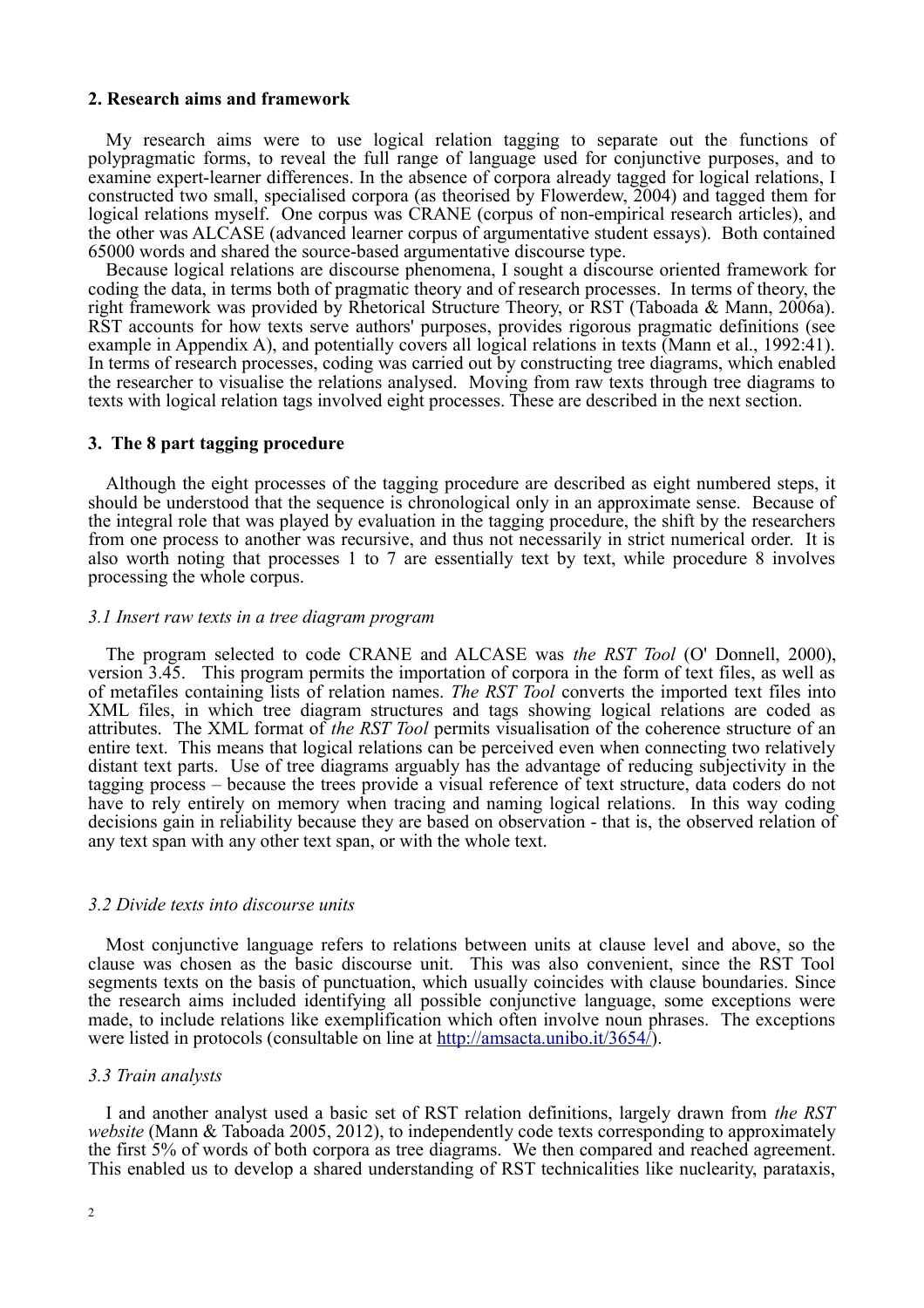hypotaxis and the way that definitions are couched in terms of writers' intended effects on readers.

#### *3.4 Test the functional paradigm against the discourse*

RST relations are hyperonymous (Mann et al. 1992:46) – they may be subdivided to match particular logical relations occuring in specific discourse types. To ensure we achieved a complete set of relations suitable for argumentative texts, we compared analyses on the first 15% of words in both corpora and, when necessary, improved the discreteness of the relation definitions. This involved consulting research on logical relations, such as Carlson and Marcu (2001), Crombie (1985), and Martin (1992), then writing supplementary relation definitions in the rigorous RST style, specifying nuclearity and the writer's intended effects on the reader. The complete paradigm of relations suitable for argumentative texts, used in the final logical relations tagset, is shown in Appendix B.



#### *3.5 Build tree diagrams*

An extract from an ALCASE tree diagram is shown in Fig. 1. Fig.1 shows how tree diagrams are built up hierarchically, with height in the diagram reflecting the relative prominence in overall text coherence of given groups of discourse units (known as spans – see for example 2-6 in Fig. 1). Logical relations are drawn by clicking on the discourse units concerned and selecting a relation name from drop-down lists of hypotactic or paratactic relations (in Fig. 1, the relation between 3-4 and 5-6 is paratactic, and that between 2-6 and 7 is hypotactic). Relation names come from and 5-6 is paratactic, and that between  $2-\overline{6}$  and 7 is hypotactic). metafiles which are put into the program by the researcher.

#### *3.6 Adapt to the software*

The *RST Tool* was flexible enough to handle some aspects of logical linking it was not conceived for. For example, first, some pairs of discourse units were linked by two or more relations; the solution was to type in multiple relation tags (see 3-6 in Fig.1). Second, as a reading of Martin (1992:263-4) predicts, there were sometimes contingent lateral links between units in different main branches of the tree. This problem was solved by using the "schema element" facility to tag the separate discourse units both with the appropriate relation name and with a numbered reference to the other linked unit. With such adaptations, all the logical relations perceived were actually tagged.

#### *3.7 Check for consistency*

Because of RST's hierarchical nature, classifications depend on previous decisions. The normal applied linguistic method of independent analysis of a proportion of texts would therefore have multiplied divergences exponentially. So the system adopted was for a second analyst to rigorously check a proportion of the work of the first analyst (chosen by lot), with subsequent discussion and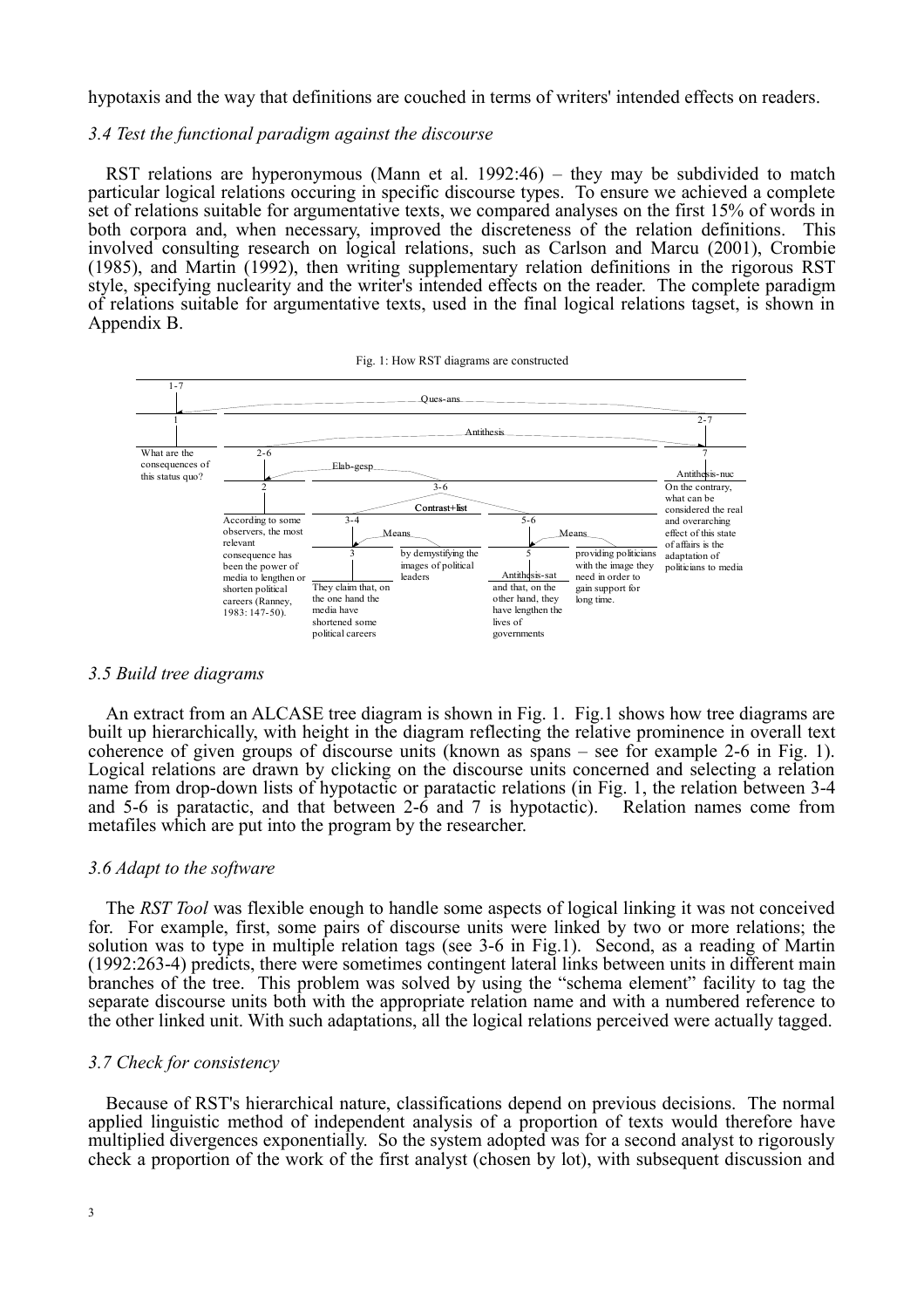revision, reinforced by referral of problematic text sequences. Overall, approximately one third of CRANE and ALCASE was checked, with a more than adequate index of agreement of 0.98 (measured according to alterations on checking - see details in Appendix C).

<group id="54" type="schema" parent="145" relname="preparation" /><group id="145" type="span" /> <segment id="2" parent="55" relname="transi-section"> Foreign language learners probably know it best that ((ql))"We learn new words and structures largely through reading; we do not learn words in order to read" ((/ql)). (Wallace, 76)  $\leq$  segment $\leq$  sroup id="55" type="schema" parent="67" relname="antithesis" /><group id="67" type="schema" parent="142" relname="span" /><group id="142" type="span" parent="143" relname="span" />

Fig. 2: Diagram attributes before automatic conversion

<INTRODUCTION><PARA><antithesis+background+shift-sec> Foreign language learners probably know it best that  $((d))$ "We learn new words and structures largely through reading; we do not learn words in order to read"  $((d))$ . (Wallace, 76)</antithesis+background+shift-sec>

Fig. 3: After automatic conversion: the tagged corpus

39 <concession> Although those readings are usually simple,</concession> <concession-nuc>students are not interested in them. 40<concession> Altogether, the gender differentiation in suicide-related behaviours is relevant to better know the adolesce 41<concession> And although the political system changed,</concession> <concession-nuc> bribery still flourishes.</co 42<concession> and although research indicates that beauty is an asset regardless of age and gender (R. Perkins, 1996), $\triangleleft$ 44<concession><antinuc> It may seem pointless or fruitless to start a debate on this issue,</antinuc> <el-objatt> which is  $67$  <concession> but a solution has not been found yet.  $\triangle$ /concession> <el-gesp> A wide range of modern technological device 68<concession> elections are a fundamental aspect of democracy,</concession></el-gesp> <concession-nuc> but it is not 70<concession> Even if both grammar vocabulary bring about problems with understanding a given piece of text,</conces

Fig. 4: A KWIC concordance from ALCASE with relation tags and conjunctive language (extract)



Fig. 5: *In fact* in CRANE and ALCASE: frequencies

### *3.8 Automatically convert*

 Although the logical relation tags are all visible at the outset in each diagram's *.rst* file, if it is read in a text editor, the problem is that the tags are dispersed between the text and the footer, and the quantity of non-logical-relation attributes (required for the diagram graphics) makes KWIC searching impractical (for an illustration, see Fig. 2). So the unwanted attributes are automatically removed, and the wanted tags aligned next to their matching discourse units, using Excel macros, Perl scripts and regular expressions, before a final manual check. Afterwards, what remains are the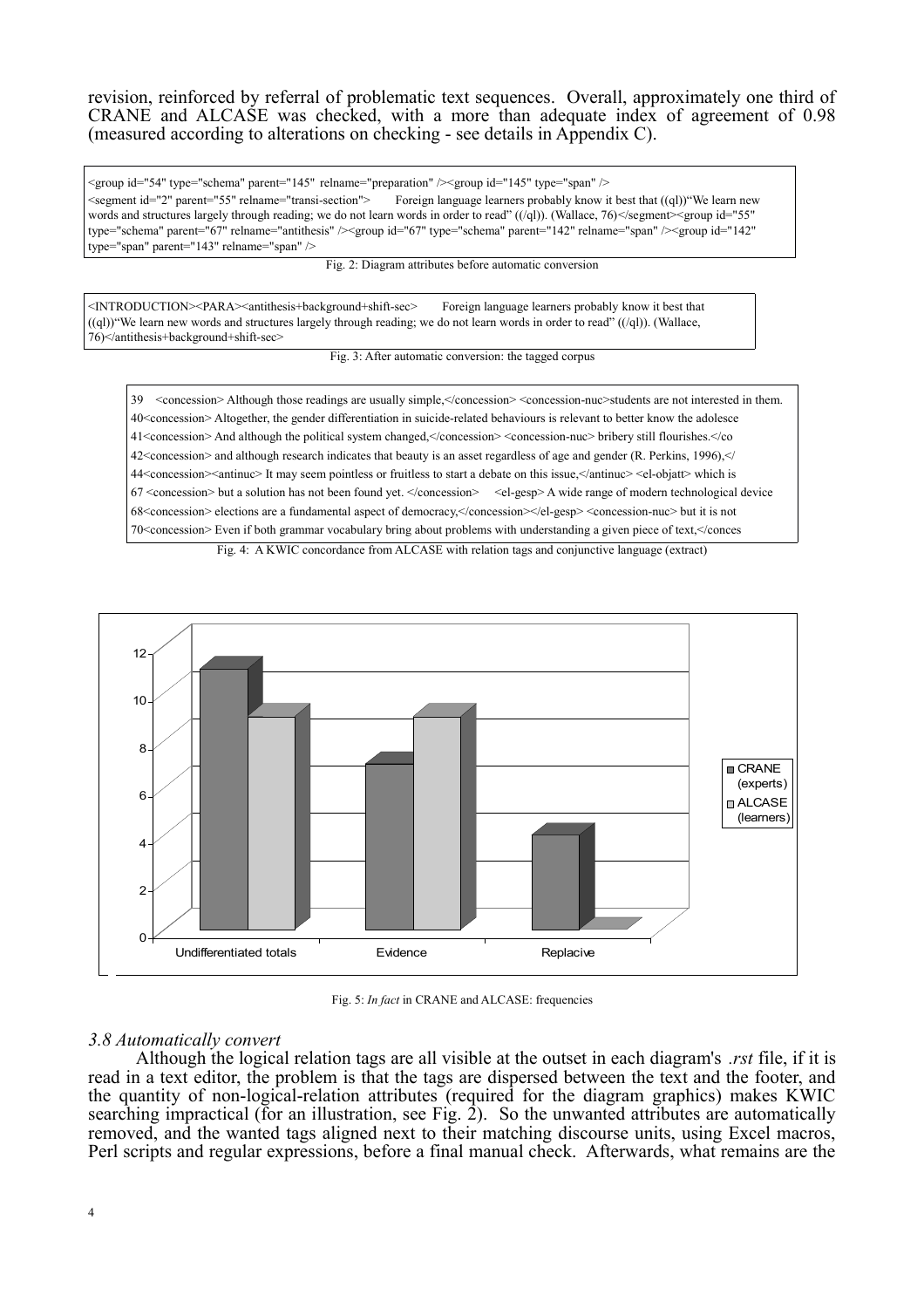original texts with logical relation tags, as shown in Fig. 3. It is then possible to use KWIC concordancers such as *Concord* (Scott, 2011) to view logical the relation tags alongside matching conjunctive language (as shown in Fig.4).

### **4. Results: tagged corpus results versus late-stage results**

A first result of the examination of KWIC concordances of the logical relation tags was to permit disambiguation of accounts of the use of polypragmatic logical connectors. This can be seen from Fig. 5, showing raw frequencies of *in fact* in CRANE and ALCASE. The left hand pair of bars shows frequencies undifferentiated for logical relation, as would be obtained in late-stage analysis; the centre and right hand pairs of bars show frequencies in concordances of the evidence and replacive tags. The undifferentiated frequencies suggest that there is little difference between expert (CRANE) and learner (ALCASE) use. The frequencies per relation, however, show that although learners and experts used *in fact* at similar frequencies in evidence, in replacive learners did not use it at all. In this way, concordances of corpora tagged for logical relations reveal information about learners' apparent lack of knowledge of one particular function of an item of conjunctive language, information that is masked in late-stage analysis.

A second result is to permit observation of the whole range of language used to signal logical relations. In late stage analysis, conjunctive forms are defined in advance – they are mainly conjuncts and subordinators, collectively referred to as sentence connectors. In relationally tagged corpora, examination of concordances with logical relation tags as search words reveals a whole range of conjunctive language, in addition to sentence connectors. This can be seen from Table 2, which shows the substantial percentages of statements of four logical

Table 2: "Open-class" conjunctive signals in CRANE

|                                                                    | Antithesis | Replacive | Evidence | Reinforcement |
|--------------------------------------------------------------------|------------|-----------|----------|---------------|
| relation statements using open-class tokens (discrete single words | 58         |           |          |               |
| $+$ phrases), $\%$                                                 |            |           |          |               |

Table 3: Open-class language signalling antithesis

| raore 5. Open enass naiguage signumig unitarests<br><b>CONJUNCTIVE LANGUAGE CATEGORY/ STRING/STRUCTURE</b><br>(in order of no. of expert texts in which they occurred, with main categories in capitals, and<br>examples in <i>italics</i> ) | PERCENTAGE OF<br>ANTITHESIS STATEMENTS IN<br><b>CRANE</b> |  |
|----------------------------------------------------------------------------------------------------------------------------------------------------------------------------------------------------------------------------------------------|-----------------------------------------------------------|--|
| ADJECTIVE: COUNTER-FACTIVE: Flawed, inaccurate, incorrect                                                                                                                                                                                    | 19                                                        |  |
| DISCOURSE VERB : COUNTER-FACTIVE: Presupposes, ignore, misunderstand                                                                                                                                                                         | 8                                                         |  |
| 'ALTERNATIVE' ARGUMENT OR REFERENCE SIGNAL: NON-MODAL: It is also,<br>elsewhere, other, some                                                                                                                                                 | 8                                                         |  |
| DISCOURSE VERB: WITH NEGATION/RESTRICTION: But this does not mean that                                                                                                                                                                       |                                                           |  |
| NOUN: COUNTER-FACTIVE OR OPPOSITIONAL: Disadvantage, misunderstanding                                                                                                                                                                        |                                                           |  |
| DISCOURSE VERB: OPPOSITIONAL (OR PARAPHRASE): Ouestioned, challenged                                                                                                                                                                         | 6                                                         |  |
| <b>QUANTIFIER WITH NEGATION/RESTRICTION:</b> no empirical support                                                                                                                                                                            |                                                           |  |
| <b>IRONY EXPRESSION</b> : <i>ironically</i>                                                                                                                                                                                                  |                                                           |  |
| Case negated: this is not the case                                                                                                                                                                                                           | 3                                                         |  |
| <b>VERB OF LACK Needs, requires</b>                                                                                                                                                                                                          |                                                           |  |

relations in CRANE (the relations are defined in Appendices A and D) that contained what I loosely call "open class" signals, that is, conjunctive language that is neither subordinators, nor conjuncts, nor co-ordinating conjunctions, nor prepositions . The range of "open class" items can be grasped from Table 3, which shows ten different "open-class" categories found to be signalling antithesis in CRANE.

A third result is insight into conjunctive phraseology. The combination of syntagmatic and paradigmatic analysis of logical relation tags made possible by concordances (Tognini-Bonelli,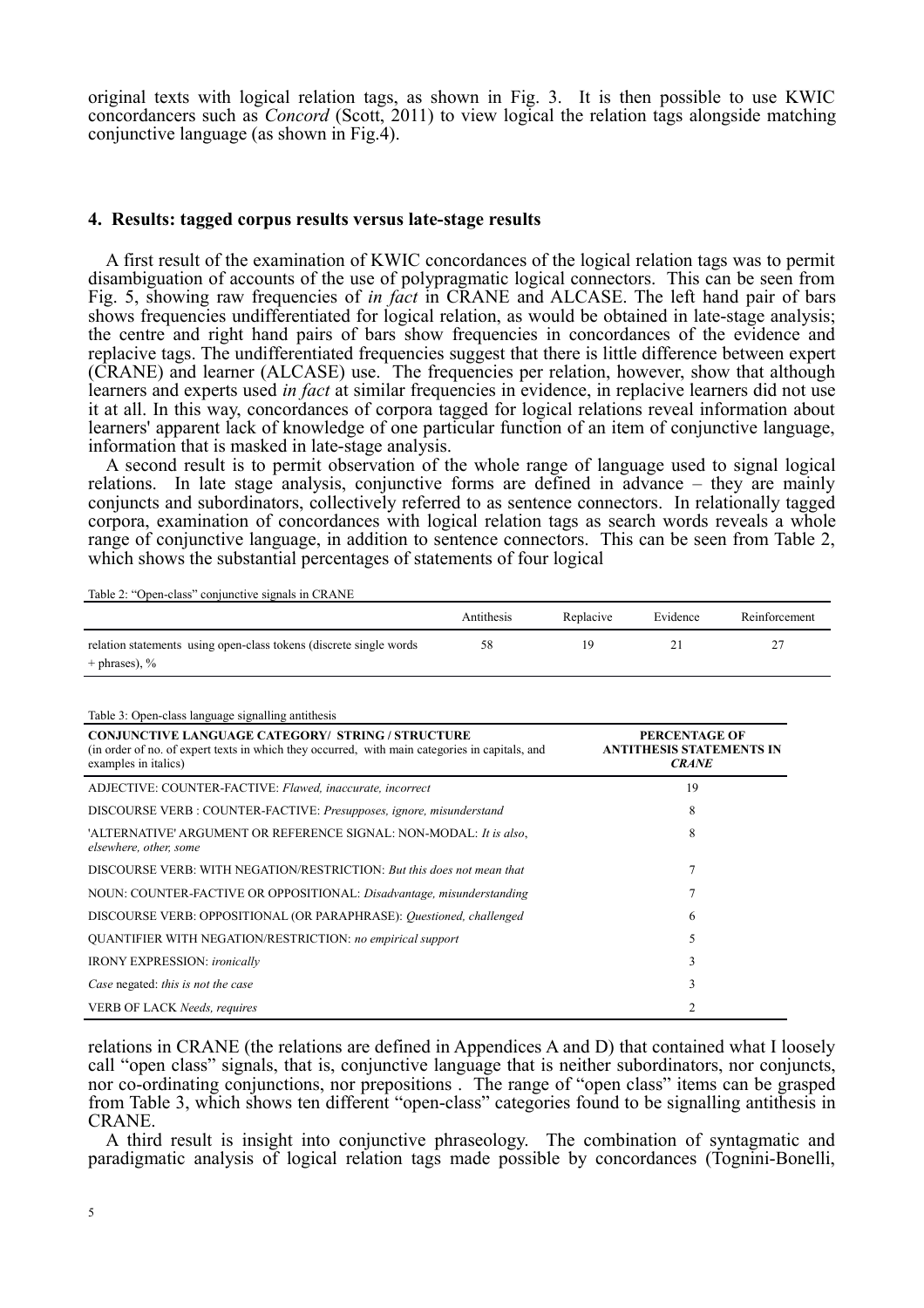2004:18) permits the observation of conjunctive language patterns associated with the signalling of particular relations. To give one simple example from the concession relation, there is the pattern "Anticipatory *it* plus factive adjective", exemplified by "It is true that (there are still many wars nowadays)" (from ALCASE).

Inter-corpus comparison of such patterns provides insights into conjunctive language variation. The anticipatory *it* pattern was used in 1.8% of experts' concession statements (in CRANE), while the learners in ALCASE used it in 3.4% of theirs. Since the pattern represents authorial distance from the content, it is probable that learners use the pattern more because on the one hand they are striving for objective stance to please their tutors, while on the other they are expressing their felt peripheral status in the academic community.

Conversely, the data show how lack of distancing, in the sense of confident authoritativeness, is also a factor in conjunctive language choice. The experts of CRANE used factive verbs, showing commitment to the truth value of the content (for example *accept*, *agree*, *take into account*), in 4.4% of concession statements, as against only 0.3% in ALCASE. This sharp difference between experts and learners again seems attributable to different degrees of felt academic centrality.

In sum, compared with late-stage analysis, the analysis of corpora tagged for logical relations is more precise functionally and more open-ended in terms of the conjunctive language it reveals. As the above examination of the results for anticipatory *it* and factive verbs shows, a wider range of language also makes it possible to discuss pragmatic factors governing conjunctive language choice.

## **5. Conclusions and further applications**

To summarise and develop, the eight-part method for tagging for logical relations permits a clear view, through KWIC concordances, of form-function relations in conjunction, in texts from a single genre. This in turn permits the disambiguation of form-function relations. Because what is viewable is a whole line of language next to the relation tag, all the different types of language involved in signalling conjunction become observable, including syntacto-semantic patterns associated with particular relations. As logical relations are universal rather than being confined to single genres of texts, it is therefore in turn possible to use corpora tagged for logical relations to study variation in conjunctive language between two corpora each of a different genre – provided both are of the same discourse type. This means fair comparison can be made even between related expert and learner texts - as was the case of the argumentative RA's and essays of CRANE and ALCASE. This comparability facilitates the use of relationally-tagged corpora for learner needs analysis in the teaching of EAP. Form-function combinations observed in experts' argumentative texts, but used less or not at all in learners' texts (for example use of *in fact* in replacive), can be selected for instructive purposes.

There is much potential for further application of the method. The same logical relations tagset could be applied unaltered to the tagging of other genres of the argumentative discourse type in the social sciences, such as project proposals, or, with appropriate modifications to take note of the combination of empirical with argumentative content, to Ph.D theses and empirical RA's. With the two latter genres, part four, development of a functional paradigm (see 3.4 above), might involve the coining of a few new relation definitions. But because these genres are to a substantial extent argued, the tagset would be largely the same.

 A further potential application is to use the tagset worked out for CRANE and ALCASE for the encoding of logical relations in corpora of argumentative genres written in languages other than English. Although RST has already been applied to make tree diagrams in at least eleven languages (Taboada & Mann, 2006b:572), few of the corpora involved appear to have been composed of argumentative texts. Concordances of particular logical relations generated from such corpora could provide a resource for contrastive analysis of logical connection, to investigate such issues as the relative prevalence in comparable genres in given pairs of languages of adverbial or nonadverbial logical links, the degree of authoritative or objective oriented conjunctive language, the extent of transferability across languages of conjunctive language patterns, or the comparative frequency of explicitly expressed logical links compared with those that are expressed implicitly. In this context work could be done to investigate how software that permits the alignment of sentences in parallel corpora - such as *YouAlign -*might permit the examination of the translation of the language of logical connection, for instructional purposes or quality control. One problem that comes to mind here is the varying degree of polypragmaticity between supposedly equivalent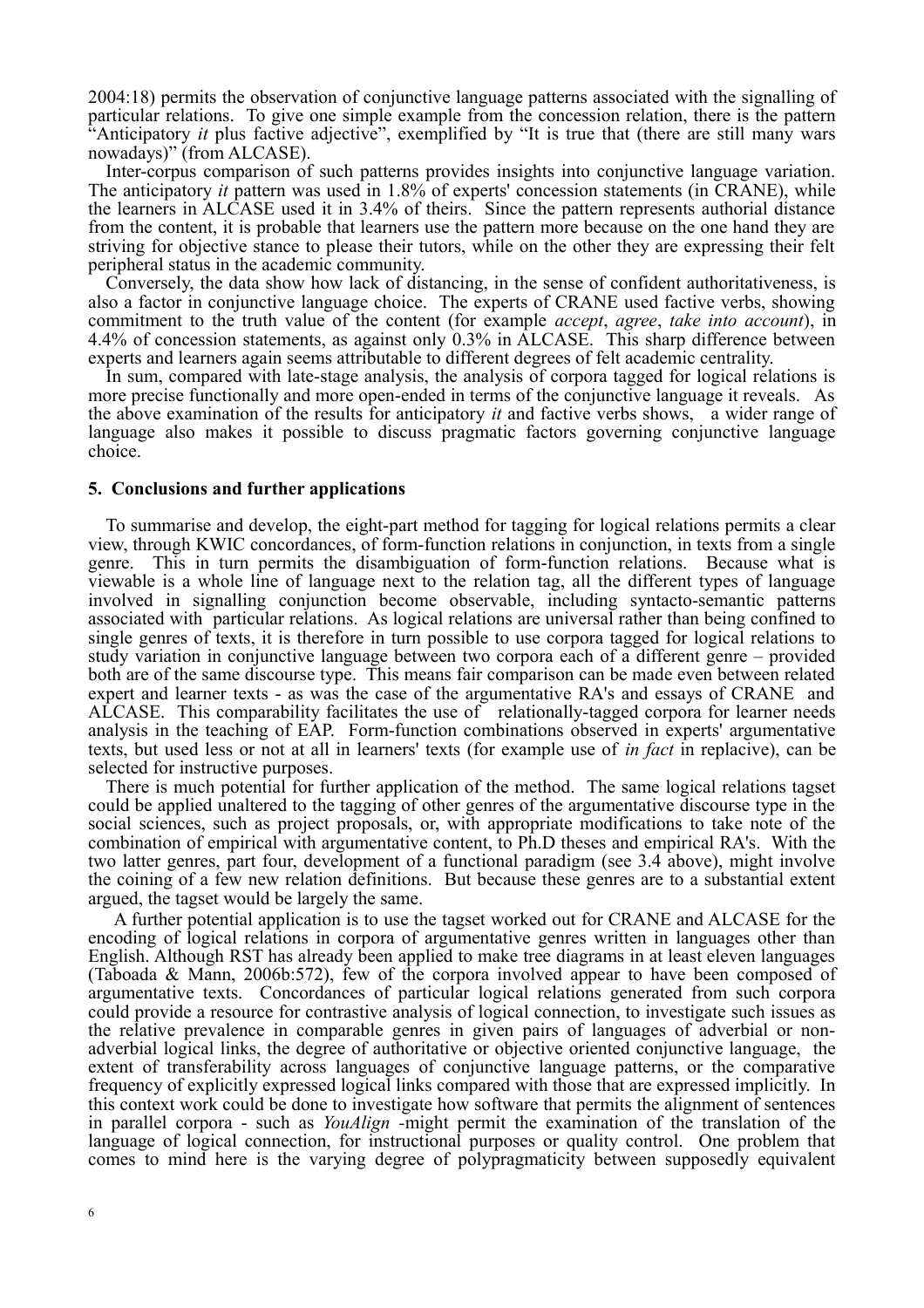conjunctive devices in different languages. To give an example from translation between Italian and English, there is *invece*, which can be translated either as *instead* (signalling an internal relation of replacive) or *on the other hand* (signalling an external relation of simple contrast). This problem could either be investigated by examining parallel translated sentences, or by generating concordances of *invece* and *on the other hand* and comparing the relation tags.

In addition to these potential advantages, there are of course disadvantages. The recursive nature of the process of definition, analysis and checking involved in tagging with RST means that the tagged corpus is built up very slowly. Log data from the tagging of CRANE and ALCASE showed that the two analysts took 1250 hours to tag the 130,000 words of CRANE and ALCASE combined, or about 10 hours per 1000 words. This implies allowing long time spans for RST tagging projects. An additional practical factor is that the need to invest time in training

RST analysts makes it imperative that any projects involving tagging for logical relations with RST are planned so that the tagging process can be brought to completion without having to change the research team. The imperative of consistency requires frequent coordination – this, together with the time and labour involved, suggests that early stage tagging for logical relations using the methodology described in this article is only practical for small corpora of specialised texts. The size of corpus could probably be increased beyond the  $\pm 65000$  words of those in the current research, if there is modification of the methodology so that there is a larger team of analysts and use of appropriate statistical analysis for checking consistency of analysis by such large teams, as with the extended use of the kappa coefficient in Carlson et al. (2003:108). But to tag a large corpus (upwards of a million words) would almost certainly be impossible in terms of consistency of the analysis – for large corpora demand automatic processing rather than early-stage human analysis. It is possible, however, to envisage that the accumulated results of several replicated studies done on a single genre using early-stage RST tagging could identify combinations of words, phrases, collocations and patterns associated with each logical relation, in the way that the language items listed in Table 3 are associated with antithesis. Assuming a solution can be found to the problem of polypragmatic signals – perhaps through the analysis of co-text - the results of such replicated studies could be used to design algorithms that could automatically tag large corpora for logical relations. Then once the groundwork of research into the characteristic language had been done using small specialised corpora, large corpora could be used for the sorts of comparison of genres or disciplinary discourses, within and across languages, which were proposed earlier in this section.

In sum, the methodology of early-stage tagging of small corpora for logical relations makes heavy demands in terms of time and labour. But the effort is worth it. Using RST for early-stage tagging of small corpora should, in the medium term, provide results to feed into automatic tagging of larger corpora for logical relations. In the short term, first, early stage tagging for logical relations with RST creates scope for the use of commonly available KWIC concordancing software in intensifying research into and increasing understanding of the language of conjunction in particular genres. Second, because the universality of the RST classification scheme facilitates comparison of conjunctive language across different but related genres, the method of tagging for logical relations has a clear pedagogical application in the sense of learner needs analysis. Third, the method could be applied to contrastive analysis in Translation Studies, since it provides the potential to compare conjunctive language in similar genres between different languages too.

#### **Acknowledgements**

Acknowledgements are due to the following publishers, who kindly gave permission for material from the following articles, to which they hold the copyright, to be reproduced in CRANE: first to Cambridge University Press, for Metz, D. 2002, 'The politics of population ageing', *Political Quarterly,* 73(3) pp. 321-327; and secondly to the National Association of Social Workers, for Hartman, A. (1991), 'Toward a redefinition and contextualization of the abortion issue'. *Social Work,* 36(6), 467-468.

Some of the raw learner essay data making up ALCASE was also used in the PELCRA project (Leńko-Szymańska 2007:259), and now forms part of its learner English corpus. For information about PELCRA (Polish and English Corpora for Research and Applications), see http://ia.uni.lodz.pl/plec/.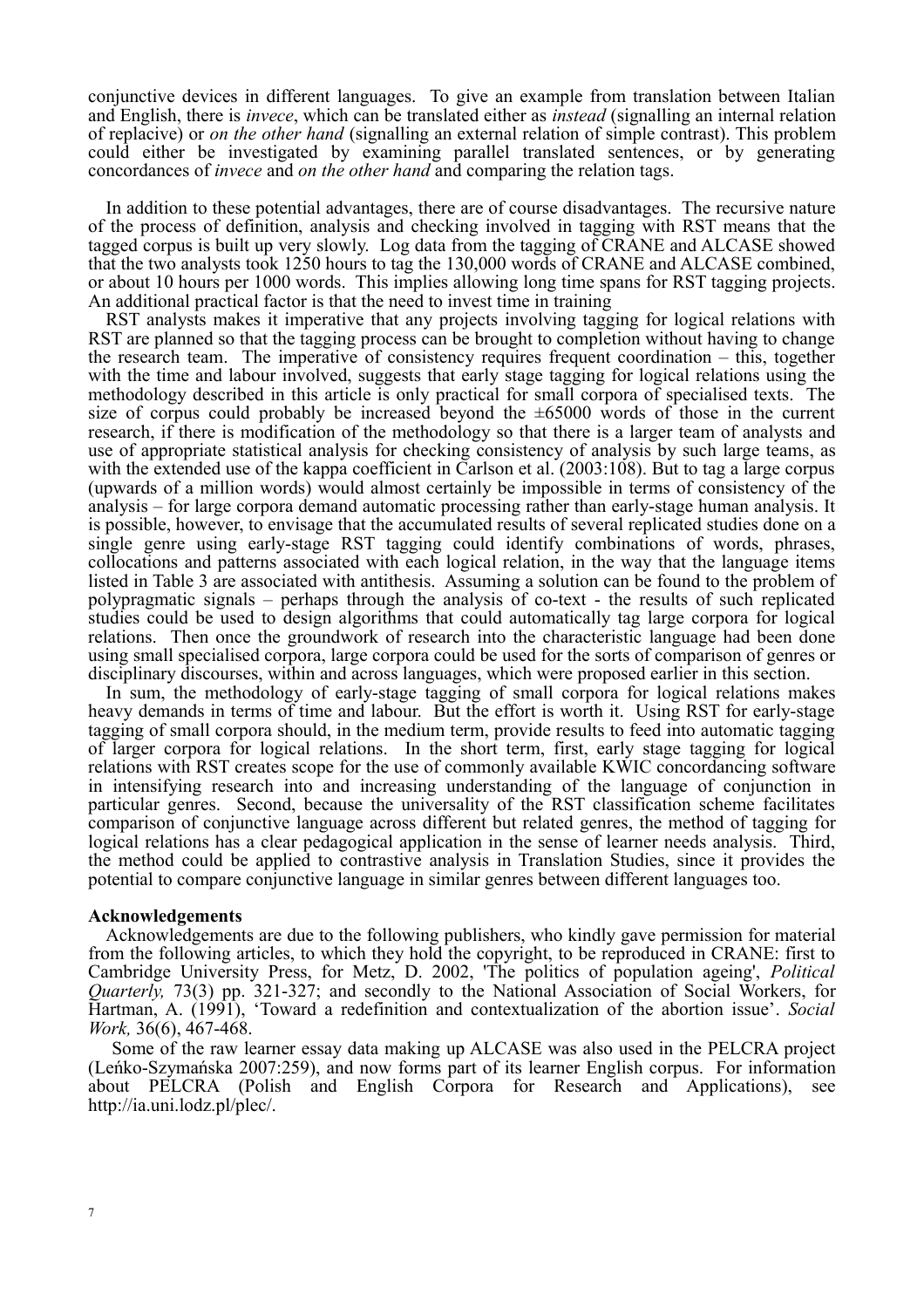|  | Appendix A: Full definition of the 'evidence' relation |  |  |
|--|--------------------------------------------------------|--|--|
|--|--------------------------------------------------------|--|--|

| <b>Relation Name (source</b><br>of definition) | <b>Constraints on either S</b><br>or N individually                                                                | Constraints on $N + S$ (or<br>$N + N$ , or $S + S$                                                                                                                                             | <b>Intention of Writer</b>      | <b>Examples</b>                                                                                                                                                                                                                                                             |
|------------------------------------------------|--------------------------------------------------------------------------------------------------------------------|------------------------------------------------------------------------------------------------------------------------------------------------------------------------------------------------|---------------------------------|-----------------------------------------------------------------------------------------------------------------------------------------------------------------------------------------------------------------------------------------------------------------------------|
| Evidence                                       | on N: R might not<br>believe N to a degree<br>satisfactory to W; on S: R<br>believes S or will find it<br>credible | R's comprehending S<br>increases R's belief of N:<br>a deduction in N is<br>drawn on the basis of<br>some observation in S<br>(including both)<br>empirical, or logical<br>grounds, or reason) | R's belief of N is<br>increased | <s>Health and social<br/>care costs  increase<br/>with age, <math>&lt;</math>/S&gt; <math>&lt;</math>N&gt; so<br/>an ageing population<br/>might naturally be<br/>thought to imply a<br/>bigger burden for<br/>individuals, families and<br/>society.  (Metz,<br/>2002)</s> |

**N** nucleus **R** reader **S** satellite **W** writer **/N** nucleus end **/S** satellite end

# **Appendix B: Logical relations used for the tagset**

| Addition                        | Contingency                           | Elaboration: process-step          | Joint                                 | Question-rhetorical   |
|---------------------------------|---------------------------------------|------------------------------------|---------------------------------------|-----------------------|
| Addition-emphasis               | Contrast                              | Elaboration: set-example           | Justify                               | Reinforcement         |
| Analogy                         | Contrast-specular                     | Elaboration: set-member            | List                                  | Replacive             |
| Antithesis                      | Disjunction                           | Elaboration: whole-part            | Means                                 | Restatement           |
| Antithesis-<br>Complexification | Disjunction $-$ contrastive           | Enablement                         | Motivation                            | Restatement-emphatic  |
| Background                      | Elaboration: equating                 | Evaluation (reported,<br>negative) | Non-result                            | Result-non-volitional |
| Cause-Nonvolitional             | Elaboration: abstraction-<br>instance | Evaluation (reported,<br>positive) | Otherwise                             | Result-volitional     |
| Cause-volitional                | Elaboration: classification           | Evaluation (negative)              | Preparation                           | Sequence              |
| Circumstance                    | Elaboration: contrast                 | Evaluation (positive)              | Presentational sequence               | Summary               |
| Concession                      | Elaboration: definition               | Evidence                           | Problem-Solution,<br>Solution-Problem | Unconditional         |
| Condition-hypothetical          | Elaboration: exception                | Evidence + Irony                   | Proportion                            | Unless                |
| Condition-Open                  | Elaboration: naming                   | Interpretation                     | Purpose                               |                       |
| Condition-time                  | Elaboration: object-attribute         | Interpretation (reported)          | Question-answer                       |                       |

# **Appendix C: Reliability**

| <b>CHECKING BY SECOND ANALYST</b>          | <b>CHANGES MADE PER 1000 UNITS</b> |  |  |
|--------------------------------------------|------------------------------------|--|--|
| Segments with superficial errors           |                                    |  |  |
| Generalisable rethinkings                  |                                    |  |  |
| Non-generalisable changes in relation tags | 14                                 |  |  |
| Changes in unit boundaries                 |                                    |  |  |
| <b>Total changes</b>                       | 23                                 |  |  |